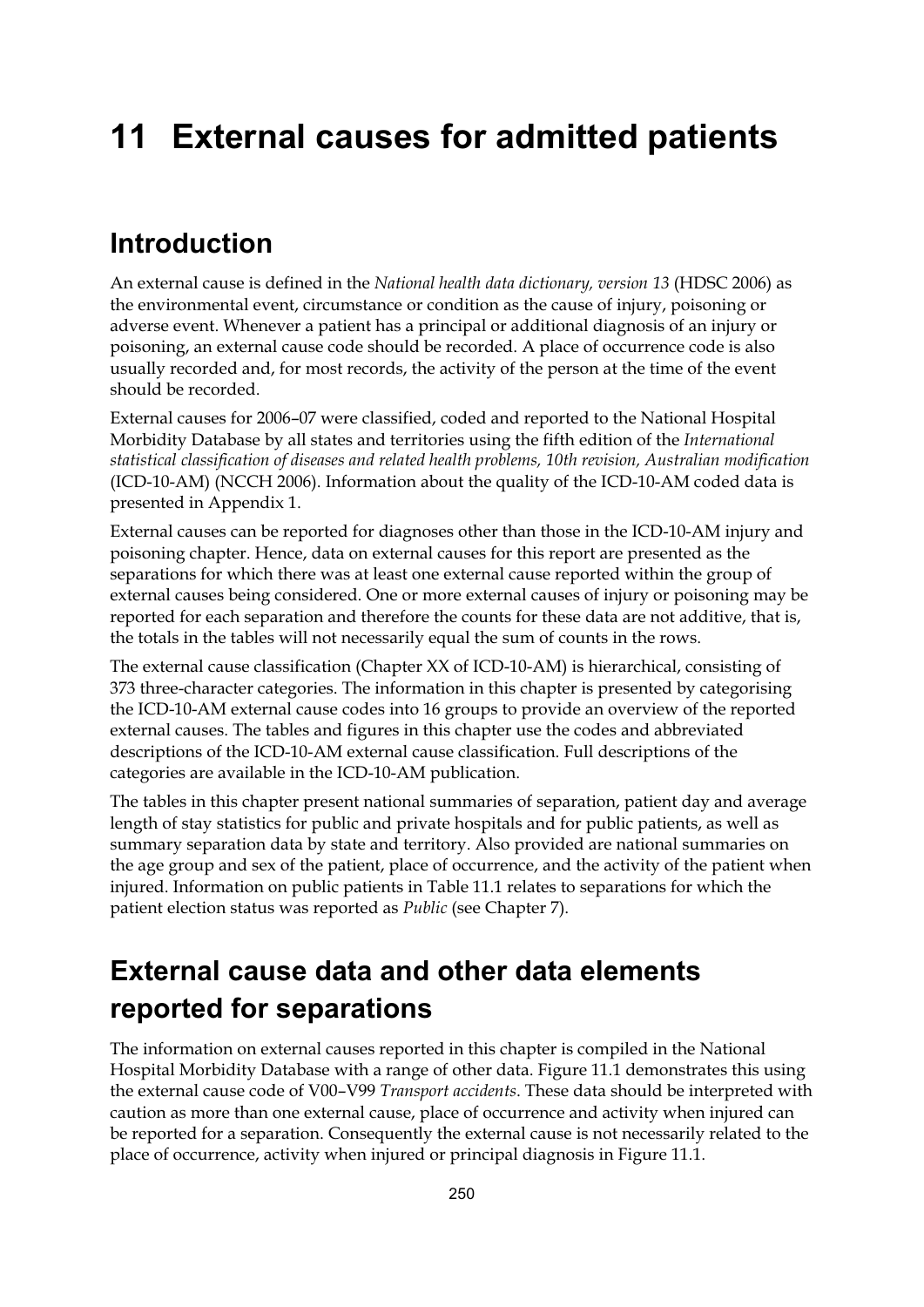In 2006–07:

- there were 68,413 separations which reported *Transport accidents* as an external cause (compared to 58,201 in 2002–03) with an average length of stay of 5.3 days
- between 2002–03 and 2006–07, the number of separations that reported *Transport accidents* as an external cause increased from 58,201 separations in 2002–03
- the majority of these separations  $(68.0\%)$  were for male patients
- almost 42% (28,708) of these separations were for patients aged 15–34 years
- the majority of separations (90.5%) were admitted to a public hospital
- almost 81% had a separation mode of *Other*, suggesting that these patients went home at the end of their episode of care and over 14% were transferred to another acute hospital, suggesting continued care
- injury-related codes constituted nine of the top ten principal diagnoses. The most common principal diagnosis was for *Fracture of forearm* (S52, 5,881)
- the most common Diagnosis Related Group was *Injuries Age <65* (X60C, 7,921)
- the most common place of occurrence was *Street and highway, roadway* (Y92.40, 37,025)
- the activity while injured was either *Unspecified* or *Other specified* for almost 73.4% of separations, with the most common specified activity being *Motorcycling* (U65.1, 3,268).

### **Sector**

In 2006–07 there were 878,061 separations which reported an external cause and these separations accounted for 6.1 million patient days (Table 11.1). This represented 11.5% of all separations and 24.4% of all patient days. The majority of separations (0.68 million, 78.0%) and patient days (4.69 million, 77.1%) were reported for the public sector. Overall, the average length of stay was similar in the public sector (6.8 days) and the private sector (7.2 days).

The most frequently reported external cause group in both the public sector and the private sector was *Complications of medical and surgical care* (Y40–Y84), with a total of 335,796 separations (38.2%), followed by *Falls* (W00–W19, 222,126). However, there were differences in the external cause groups reported by the public and private sectors. *Transport accidents* (V00–V99) accounted for 9.0% of external cause separations for public hospitals (61,922), but only 3.4% for private hospitals (6,471). *Intentional self-harm* (X60–X84) and *Assault* (X85–Y09) combined accounted for 8.5% of external cause separations from public hospitals (30,504 and 27,399 respectively), but less than 1.0% (combined) of external cause separations from private hospitals (581 and 497 respectively).

Average length of stay was highest for *Other accidental threats to breathing* (W75–W84) in the public sector (15.3 days) and for *Intentional self-harm* in the private sector (17.0 days).

#### **States and territories**

External causes were reported for between 10.5% and 12.5% of all separations for the states and territories (Table 11.2). Differences in coding and data recording practices and in the capacity to report external causes among the jurisdictions and between the public and private sectors may have slightly affected the comparability of these external cause data.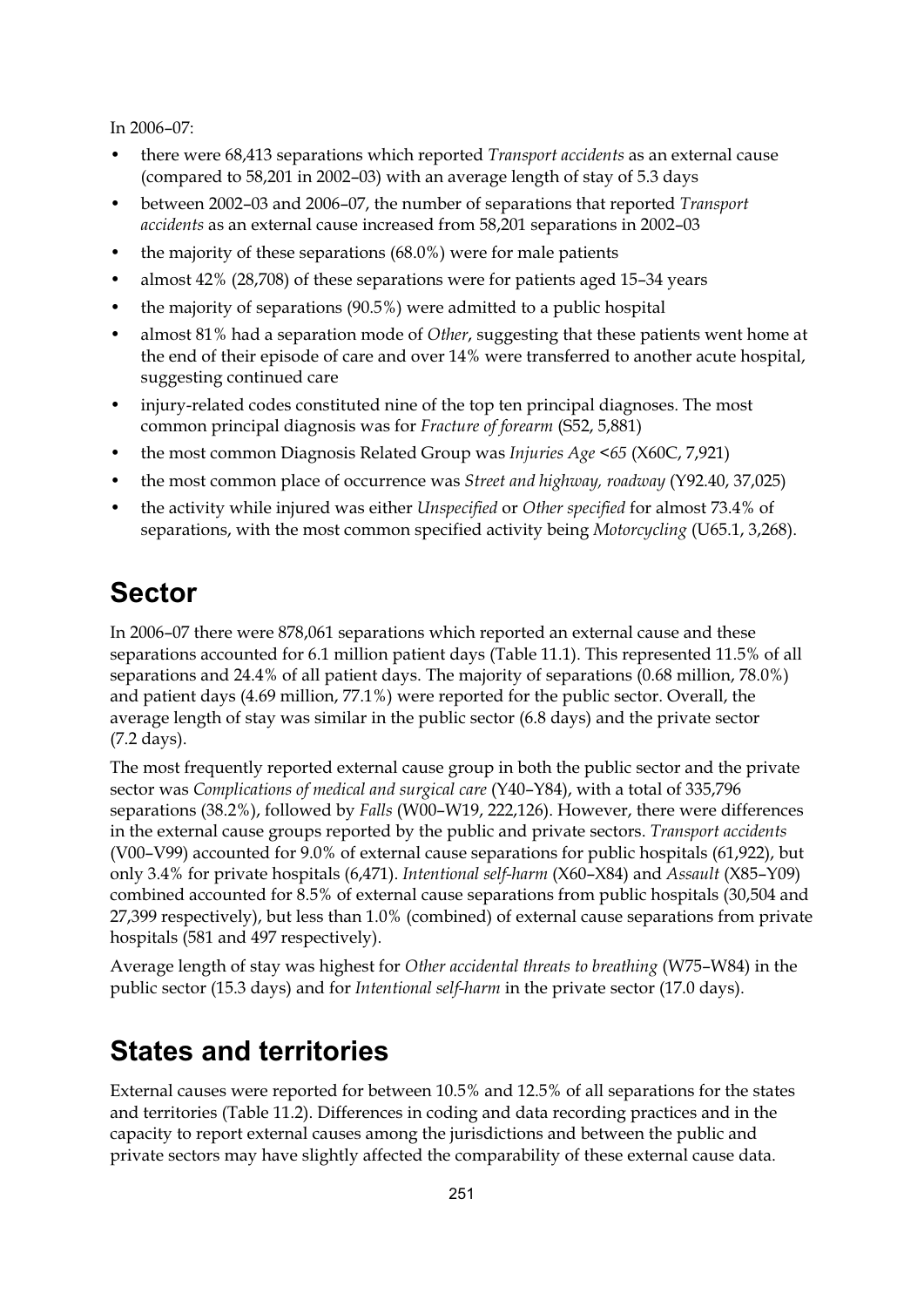The distributions of separations among the external cause groups were generally similar among the states and territories for combined sectors (Table 11.2), with *Complications of medical and surgical care* (Y40–Y84), *Falls* (W00–W19), *Transport accidents* (V00–V99) and *Exposure to mechanical forces* (W20–W64) among the most common in nearly every state. For public hospitals, *Assault* (X85–Y09) accounted for about 19.7% of all separations with an external cause reported in the Northern Territory, compared with the national figure of 4.0%.

### **Age group and sex**

The number of separations with an external cause varied by age group and sex (tables 11.3 and 11.4). For females, 10.1% (0.40 million) of all separations had an external cause of injury or poisoning compared with 13.2% (0.48 million) of all separations for males.

For these separations, the most common external cause group for both sexes was *Complications of medical and surgical care* (Y40–Y84), which accounted for 35.7% of separations for males and 41.2% of separations for females. *Falls* (W00–W19) was the next most common external cause group, accounting for 20.0% of male and 31.5% of female separations with an external cause reported. *Exposure to mechanical forces* (W20–W64) was reported for 13.4% of male separations and 5.8% of female separations that reported an external cause.

For females, the highest number of separations with an external cause of injury or poisoning was in the 75–84 years age group (19.4%), whereas for males the highest numbers were reported in the 15–24 years age group (13.6%).

In the age groups under 14 years, *Falls* (W01–W19) were the most commonly reported external causes for both males and females, followed by *Exposure to mechanical forces* (W20–W64). *Exposure to mechanical forces* was also the most commonly reported external cause for males aged 15–34 years. *Assault* (X85–Y09) was reported for 20,497 males and 7,399 females, with the most common age groups for both males and females being 15–34 years.

## **Place of occurrence**

In ICD-10-AM, the place of occurrence of the external cause is required to be reported for the external causes *Transport accidents*, *Intentional self-harm*, *Assault*, *Events of undetermined intent*, *Legal intervention and operations of war*, *Complications of medical and surgical care* and for some external causes within the group *Sequelae and supplementary factors* (Table 11.5). Of the records with an external cause code reported in the range V00–Y98 (0.88 million separations), 99.9% also had a place of occurrence code reported. Place of occurrence was, however, reported for some separations for which it was not required. In addition to the records for which the place of occurrence was *Not reported* (0.1%), the place of occurrence was *Unspecified place* for approximately 27.4% of separations that required a place of occurrence to be reported, which indicates that these data are in need of improvement.

*Health service area* was the most commonly reported specified place of occurrence (342,263), with 90.9% of separations with this place of occurrence having an external cause of *Complications of medical and surgical care* (Y40–Y84). The next most commonly reported specified place of occurrence was *Home* (154,489), and this was the most frequently reported place of occurrence for *Falls* (W00–W19, 83,741, 37.7% of total separations for *Falls*), *Intentional self-harm* (X60–X84, 17,187), and *Exposure to smoke, fire, flames, hot substances* (X00–X19, 4,298). *Falls* (W00–W19) was the most common external cause group for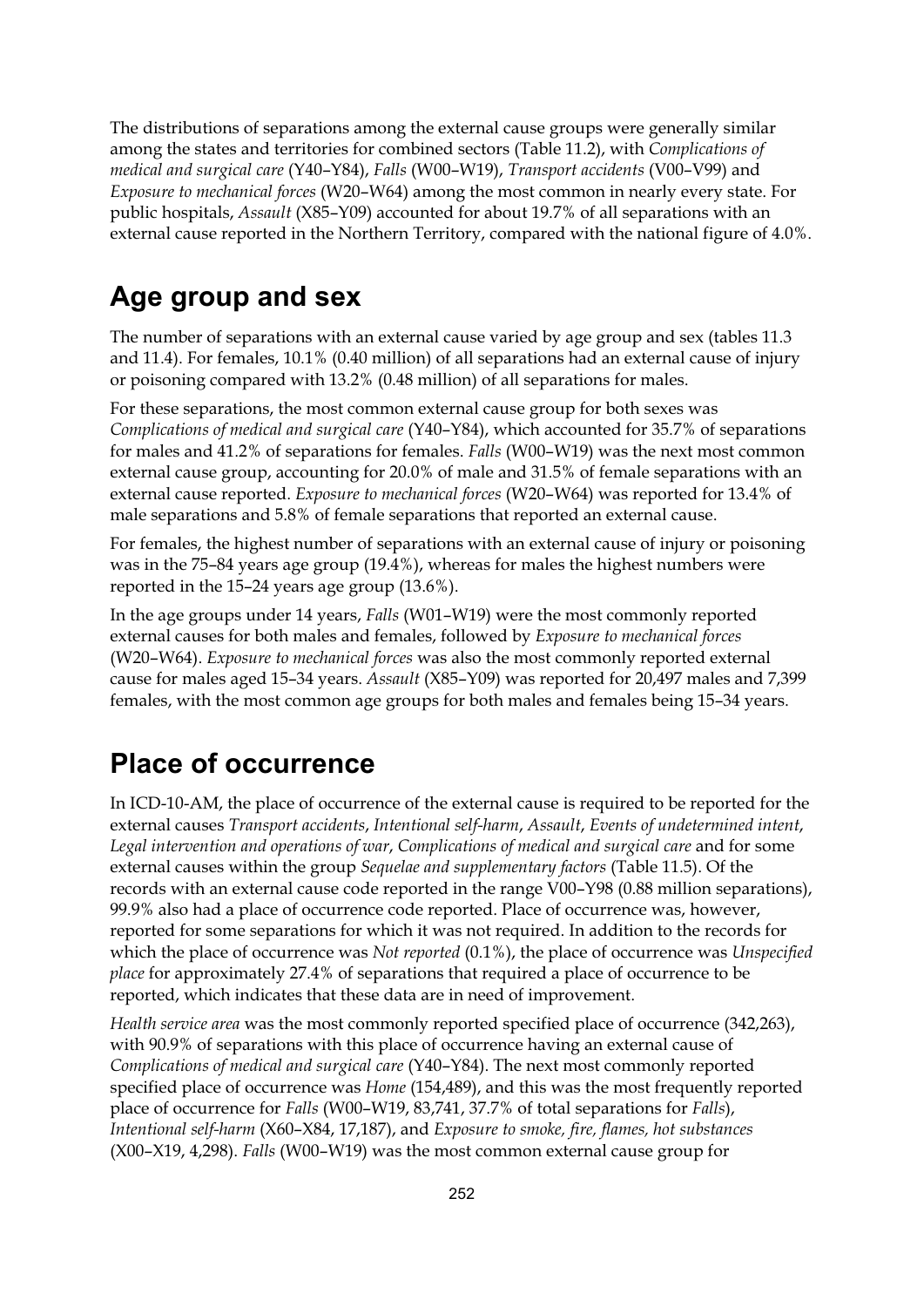separations which reported *Residential institution* as the place of occurrence (24,015, 82.4% of these separations).

### **Activity when injured**

The activity of the injured person at the time of occurrence of the external cause is required to be reported for external cause codes for *Transport accidents*, *Intentional self-harm*, *Assault* and *Events of undetermined intent*. Of the records with external cause codes V00–Y34 (0.55 million separations), 99.8% also had an activity when injured code reported (Table 11.6). Activity when injured was, however, reported for some separations for which it was not required.

ICD-10-AM includes 24 three-character categories of activity when injured codes, including 19 for sports. Table 11.6 presents the sports-related activities as *Football* (U50.00–U50.09) and *Other sporting activity* (U50.10–U71), and the non-sports-related activities as *Leisure activity*, *Working for income*, *Other types of work*, *Resting, sleeping, eating and other vital activities*, *Other specified activities* and *Unspecified activity*. The two most commonly reported categories were *Other specified* and *Unspecified/Not reported* (12.9% and 70.7% of the separations which required an activity when injured to be reported, respectively) which indicates that there is a need for improvement in both the specificity of the classification and in the reporting of these data. Sports-related activities, comprising *Football* and *Other sporting activity*, were the most commonly reported specific activity at the time of injury (5.1%, 44,974 of all external cause separations), followed by *Resting, sleeping, eating and other vital activities* (4.2%, 37,303).

### **Principal diagnosis**

Table 11.7 presents data showing the external causes reported for separations with an injury or poisoning as the principal diagnosis, and for other principal diagnoses. Although data reported on external causes and data reported on diagnoses cannot generally be unequivocally linked, it is likely that the reported external cause is related to the principal diagnosis when the latter is an injury or poisoning. In contrast, if the principal diagnosis is not an injury or poisoning, the external cause is more likely to relate to an additional diagnosis. External causes were reported for 373,368 separations for which the principal diagnosis was not an injury or poisoning.

*Injuries to upper and lower limbs* (S40–S99) (230,561, 26.3%) and *Injuries to head and neck* (S00–S19) (84,296, 9.6%) were the most common types of injuries associated with external causes. The most common causes of these injuries combined were *Falls* (W00–W19) and *Exposure to mechanical forces* (W20–W64). The most common injuries (S00–T98) resulting from *Falls* (W00–W19) were *Injuries to upper and lower limbs* (S40–S99) (101,300, 45.6%) and *Injuries to head and neck* (S00–S19) (32,799, 14.8%). These were also the most common injuries associated with *Exposure to mechanical forces* (W20–W64) and *Transport accidents* (V00–V99).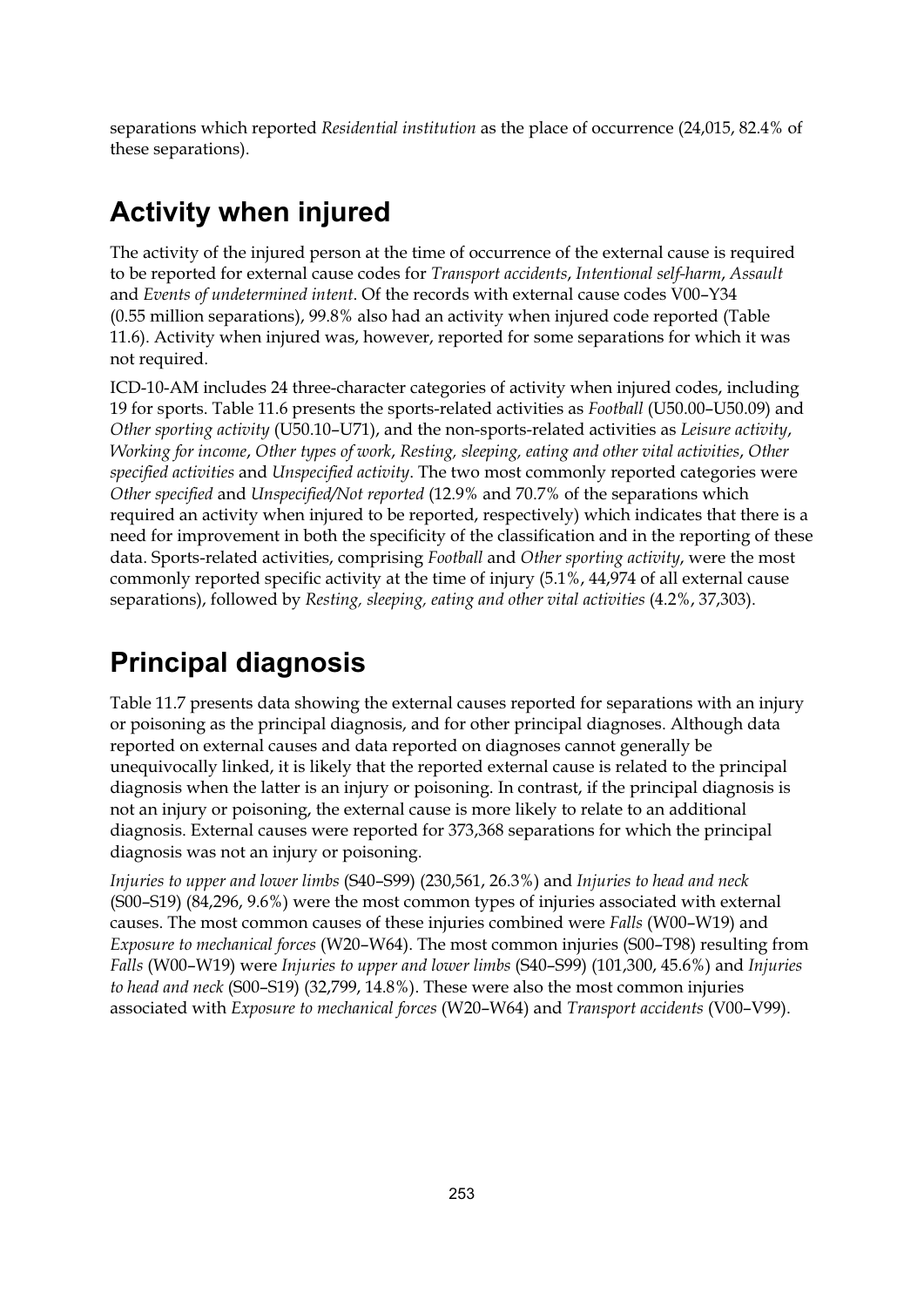| Principal diagnosis (top 10)                                 |                         | State/territory             |         |             | Place of occurrence |                                                                       |        |
|--------------------------------------------------------------|-------------------------|-----------------------------|---------|-------------|---------------------|-----------------------------------------------------------------------|--------|
| Fracture of forearm<br>S52                                   | 5,881                   | NSW                         | 22,122  |             | Y92.40              | Street and highway, roadway                                           | 37,025 |
|                                                              |                         |                             |         |             |                     |                                                                       |        |
| Fracture of lower leg, including ankle<br>S82                | 5,789<br>4,580          | yic                         | 16,027  |             | Y92.9               | Unspecified place of occurrence                                       | 17,765 |
| ntracranial injury<br><b>SO6</b>                             |                         | $\overline{d}$              | 14,668  |             | Y92.22              | Health service area                                                   | 2,518  |
| Care involving use of rehabilitation procedures<br>Z50       | 4,190                   | $\leq$                      | 6,665   |             | Y92.33              | Sports and athletics area, racetrack and racecourse                   | 1,851  |
| Fracture of shoulder and upper am<br>S42                     | 3,825                   | SA                          | 4,866   |             | Farm<br>Y92.7       |                                                                       | 1,786  |
| Fracture of rib(s), sternum and thoracic spine<br><b>S22</b> |                         | Tas                         | 1,615   |             | Y92.09              | Other and unspecified place in home                                   | 1,385  |
| Open wound of head<br>S <sub>0</sub>                         | 3,392<br>2,726<br>2,126 | ACT                         | 1,435   |             | Y92.88              | Other specified place of occurrence                                   | 1,276  |
| Fracture of lumbar spine and pelvis<br>S32                   |                         | $\overline{z}$              | 1,015   |             | Y92.49              | Unspecified public highway, street or road                            | 1,090  |
|                                                              |                         |                             |         |             |                     |                                                                       |        |
| Fracture of skull and facial bones<br>S <sub>02</sub>        | 2,096                   |                             |         |             | Y92.41              | Street and highway, sidewalk                                          | 853    |
| Fracture at wrist and hand level<br>S62                      | 1,99                    |                             |         |             | Y92.82              | Other specified place of occurrence, large area of water              | 666    |
|                                                              |                         |                             |         |             |                     |                                                                       |        |
| Sector                                                       |                         |                             |         |             |                     |                                                                       |        |
| Public                                                       |                         |                             |         |             |                     |                                                                       |        |
| 61,922                                                       |                         |                             |         |             |                     | Activity when injured                                                 |        |
| 6,491<br>Private                                             |                         |                             |         |             |                     | Unspecified activity<br>U73.9                                         | 41,058 |
|                                                              |                         | EXTERNAL CAUSE              |         |             |                     | Other specified activity<br>U73.8                                     | 9,136  |
| Year                                                         |                         | V00-V99 Transport accidents |         |             |                     | Motorcycling<br>U65.1                                                 | 3,268  |
| 58,201<br>$2002 - 03$                                        |                         | Separations <sup>(a)</sup>  | 68,413  |             |                     | Cycling, unspecified<br>U66.09                                        | 2,271  |
| 60,295<br>2003-04                                            |                         | Patient days                | 365,937 |             |                     | Trail or general horseback riding<br>U63.5                            | 1,331  |
| 64,089<br>$2004 - 05$                                        |                         | ALOS (days)                 | 5.3     |             |                     | Leisure activity, not elsewhere classified<br>57                      | 915    |
| 66,359<br>$2005 - 06$                                        |                         |                             |         |             |                     | Transport and storage<br>U73.05                                       | 625    |
| $2006 - 07$                                                  |                         |                             |         |             |                     | U73.09                                                                | 611    |
| 68,413                                                       |                         |                             |         |             |                     | While working for income, unspecified                                 |        |
|                                                              |                         |                             |         |             |                     | Agriculture, forestry and fishing<br>U73.00                           | 586    |
| Sex                                                          |                         |                             |         |             |                     | Other specified work for income<br>J73.08                             | 556    |
| 46,490<br>Male                                               |                         |                             |         |             |                     |                                                                       |        |
| 21,921<br>Female                                             |                         | Age group                   |         |             |                     |                                                                       |        |
|                                                              |                         | $\overline{\mathbf{v}}$     | 52      |             |                     |                                                                       |        |
|                                                              |                         | $\overline{4}$              | 1,045   |             |                     | Diagnosis related groups (AR-DRG version 5.0, top 10)                 |        |
| Separation mode                                              |                         | $5 - 14$                    | 8,777   | <b>X60C</b> | njuries Age <65     |                                                                       | 7,921  |
| Discharge/transfer to an(other) acute hospital               | 9,899                   | $15 - 24$                   | 17,035  | <b>175C</b> |                     | njury to Shoulder, Arm, Elbow, Knee, Leg or Ankle Age <65 W/O CC      | 4,382  |
| Discharge/transfer to a residential aged care service        | 171                     | $25 - 34$                   | 11,673  | <b>174C</b> |                     | Injury to Forearm, Wrist, Hand or Foot Age <75 W/O CC                 | 4,249  |
| Discharge/transfer to an(other) psychiatric hospital         | $\overline{27}$         | $35 - 44$                   | 9,998   | B80Z        | Other Head Injury   |                                                                       | 4,123  |
| Discharge/transfer to other health care accommodation        |                         | 45-54                       | 7,301   | J65B        |                     | rauma to the Skin, Subcutaneous Tissue and Breast Age <70             | 3,998  |
| Statistical discharge-type change                            | 215<br>1,322<br>955     | 55-64                       | 5,202   | <b>13C</b>  |                     | Humerus, Tibia, Fibula and Ankle Procedures Age <60 W/O Cat or Sev CC | 3,062  |
| Left against medical advice                                  |                         | $65 - 74$                   | 3,047   | 19Z         |                     | Other Elbow or Forearm Procedures                                     | 2,312  |
| Statistical discharge from leave                             | $72$                    | $75 - 84$                   | 3,080   | <b>168B</b> |                     | Non-surgical Spinal Disorders W/O CC                                  | 1,765  |
| Died                                                         | 476                     | 85+                         | 1,167   | 130Z        | Hand Procedures     |                                                                       | 1,393  |
| Other                                                        | $\circ$<br>55,27        | Not stated                  |         | 168C        |                     | Non-surgical Spinal Disorders, Sameday                                | l,199  |
|                                                              |                         |                             |         |             |                     |                                                                       |        |

 *Abbreviations* : ALOS—average length of stay; CC–-complications or comorbidity; W–-with, W/O–-without.

Abbreviations : ALOS—average length of stay, CC—complications or comorbidity, W—with, W/O—without.<br>(a) Separations without an external cause and those for which the care type was reported as Wewborn with no qualified days, (a) Separations without an external cause and those for which the care type was reported as Newborn with no qualified days, and records for Hospital boarders or Posthumous organ procurement have been excluded.

Figure 11.1: Interrelationships of an external cause (V00-V99 Transport accidents) with other data elements, all hospitals, Australia, 2006-07 **Figure 11.1: Interrelationships of an external cause (V00–V99 Transport accidents) with other data elements, all hospitals, Australia, 2006–07**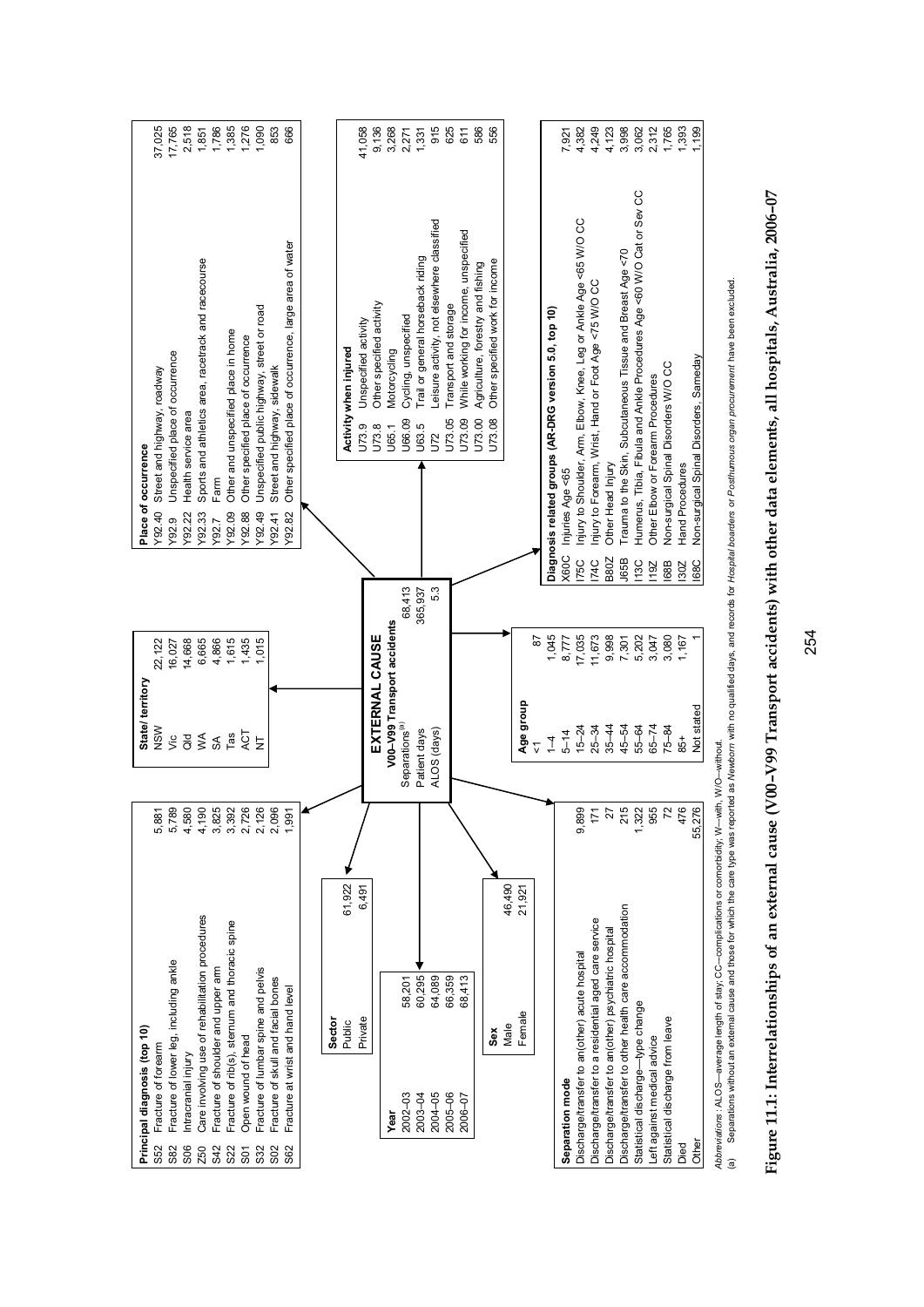|                                         |                                                                                                                                                                                                                                                                                                                                                  |               | Same-day      | <b>Public patient</b>      |              | <b>ALOS</b>     | ALOS (days)        |
|-----------------------------------------|--------------------------------------------------------------------------------------------------------------------------------------------------------------------------------------------------------------------------------------------------------------------------------------------------------------------------------------------------|---------------|---------------|----------------------------|--------------|-----------------|--------------------|
| External cause                          |                                                                                                                                                                                                                                                                                                                                                  | Separations   | separations   | separations                | Patient days | (days)          | excluding same-day |
| Public hospitals                        |                                                                                                                                                                                                                                                                                                                                                  |               |               |                            |              |                 |                    |
| V00-V99                                 | Transport accidents                                                                                                                                                                                                                                                                                                                              | 61,922        | 18,974        | 36,518                     | 302,234      |                 | စ<br>စ             |
| W00-W19                                 | <b>Falls</b>                                                                                                                                                                                                                                                                                                                                     | 183,150       | 42,169        | 147,185                    | 1,500,009    | $\frac{8}{2}$   | 10.3               |
| W20-W64                                 | Exposure to mechanical forces                                                                                                                                                                                                                                                                                                                    | 77,388        | 32,942        | 62,245                     | 233,176      | $\frac{0}{3}$   | 4.5                |
| W65-W74                                 | Accidental drowning and submersion                                                                                                                                                                                                                                                                                                               | 600           | 156           | 535                        | 1,791        | 3.0             | 3.7                |
| W75-W84                                 | Other accidental threats to breathing                                                                                                                                                                                                                                                                                                            | 9,474         | 596           | 7,804                      | 144,839      | 15.3            | 16.2               |
| W85-W99                                 | pressure<br>Exposure to electricity, radiation, extreme temperature.                                                                                                                                                                                                                                                                             | 1,169         | 678           | 790                        | 3,336        | $\frac{8}{2}$   | 5.4                |
| $X00-X19$                               | Exposure to smoke, fire, flames, hot substances                                                                                                                                                                                                                                                                                                  | 8,076         | 2,971         | 7,122                      | 49,437       | 67              | $\overline{5}$     |
| $X20 - X39$                             | Φ<br>Exposure to venomous plants, animals, forces of natur                                                                                                                                                                                                                                                                                       | 5,347         | 2,080         | 4,581                      | 16,998       | $\frac{2}{3}$   | $4.\overline{6}$   |
| <b>67X-04X</b>                          | Accidental poisoning                                                                                                                                                                                                                                                                                                                             | 12,730        | 4,373         | 11,521                     | 44,476       | 35              | 4.8                |
| $X50 - X59$                             | Other external causes of accidental injury                                                                                                                                                                                                                                                                                                       | 35,526        | 13,258        | 30,024                     | 200,678      | 5.6             | 8.4                |
| X60-X84                                 | ntentional self-harm                                                                                                                                                                                                                                                                                                                             | 30,504        | 7,675         | 29,157                     | 135,194      | $4\overline{4}$ | 5.6                |
| X85-Y09                                 | Assault                                                                                                                                                                                                                                                                                                                                          | 27,399        | 11,759        | 26,082                     | 79,287       | 2.9             | 4.3                |
| 10–∧אל                                  | Events of undetermined intent                                                                                                                                                                                                                                                                                                                    | 6,036         | 2,320         | 5,674                      | 20,215       | ಼               | 4.8                |
| $Y35 - Y36$                             | egal intervention and operations of war                                                                                                                                                                                                                                                                                                          | $\frac{5}{2}$ | 36            | 110                        | 755          | °S              | 8.5                |
| Y40-Y84                                 | Complications of medical and surgical care                                                                                                                                                                                                                                                                                                       | 235,684       | 43,090        | 194,838                    | 2,333,790    | 9.9             | $\frac{0}{1}$      |
| $Y85 - Y98$                             | Sequelae and supplementary factors                                                                                                                                                                                                                                                                                                               | 23,492        | 5,607         | 19,290                     | 260,826      | $\frac{1}{2}$   | 14.3               |
| Total <sup>(b)</sup>                    |                                                                                                                                                                                                                                                                                                                                                  | 684,755       | 185,693       | 556,947                    | 4,685,812    | 6.8             | 0.6                |
| Private hospitals                       |                                                                                                                                                                                                                                                                                                                                                  |               |               |                            |              |                 |                    |
| V00-V99                                 | Transport accidents                                                                                                                                                                                                                                                                                                                              | 6,491         | 1,633         | 8                          | 63,703       | 9.8             | 12.8               |
| W00-W19                                 | Falls                                                                                                                                                                                                                                                                                                                                            | 38,976        | 6,515         | 399                        | 420,329      | 10.8            | 12.7               |
| W20-W64                                 | Exposure to mechanical forces                                                                                                                                                                                                                                                                                                                    | 9,434         | 3,947         | 119                        | 34,666       | $\frac{27}{3}$  | 5.6                |
| W65-W74                                 | Accidental drowning and submersion                                                                                                                                                                                                                                                                                                               | $\approx$     |               |                            | 259          | 13.0            | $\frac{15}{10}$    |
| W75-W84                                 | Other accidental threats to breathing                                                                                                                                                                                                                                                                                                            | 1,369         |               | $\boldsymbol{\mathcal{S}}$ | 22,614       | 16.5            | 17.4               |
| W85-W99                                 | pressure<br>Exposure to electricity, radiation, extreme temperature,                                                                                                                                                                                                                                                                             | 212           | 141           | 23                         | 670          | 3.2             | 7.5                |
| K00-X19                                 | Exposure to smoke, fire, flames, hot substances                                                                                                                                                                                                                                                                                                  | 414           | 77            | $\tilde{c}$                | 5,239        | 12.7            | 15.3               |
| $X20 - X39$                             | Φ<br>Exposure to venomous plants, animals, forces of natur                                                                                                                                                                                                                                                                                       | 276           | $\frac{9}{4}$ | $\frac{1}{2}$              | 1,492        |                 | 6.4                |
| K40-X49                                 | Accidental poisoning                                                                                                                                                                                                                                                                                                                             | 621           | 56            | $\overline{\mathcal{S}}$   | 4,863        |                 | 8.5                |
| X50-X59                                 | Other external causes of accidental injury                                                                                                                                                                                                                                                                                                       | 32,363        | 13,263        | 112                        | 94,385       |                 | 4.2                |
| X60-X84                                 | ntentional self-harm                                                                                                                                                                                                                                                                                                                             | 581           | 4             | 25                         | 9,898        | 17.0            | 18.4               |
| $88 - Y09$                              | Assault                                                                                                                                                                                                                                                                                                                                          | 497           | 203           | $^{28}$                    | 1,611        | 3.2             | $4.\overline{8}$   |
| $R$ $A$ -01 $A$                         | Events of undetermined intent                                                                                                                                                                                                                                                                                                                    | 336           |               |                            | 3,060        | $\overline{5}$  | 11.3               |
| $Y35 - Y36$                             | -egal intervention and operations of war                                                                                                                                                                                                                                                                                                         |               |               |                            | n.p.         | ρ.<br>Π         | ن<br>ء             |
| Y40-Y84                                 | Complications of medical and surgical care                                                                                                                                                                                                                                                                                                       | 100,112       | 20,542        | 2,009                      | 800,426      | $\frac{0}{8}$   | 9.8                |
| $Y85 - Y98$                             | Sequelae and supplementary factors                                                                                                                                                                                                                                                                                                               | 7,254         | 2,378         | 45                         | 39,020       | 54              | 7.5                |
| Total <sup>(b)</sup>                    |                                                                                                                                                                                                                                                                                                                                                  | 193,306       | 48,532        | 2,853                      | 1,390,951    | 7.2             | 9.3                |
| $\widehat{\mathbf{e}}$<br>$\widehat{e}$ | Separations without an external cause and those for which the care type was reported as Newborn with no qualified days, and records for Hospital boarder or Posthurnous organ procurement have been excluded<br>As more than one external cause can be reported for each separation, the column totals are not the sum of the rows of the table. |               |               |                            |              |                 |                    |

Table 11.1: Selected separation statistics(a), by external cause in ICD-10-AM groupings and hospital sector, Australia, 2006-07 **Table 11.1: Selected separation statistics(a), by external cause in ICD-10-AM groupings and hospital sector, Australia, 2006–07** 

255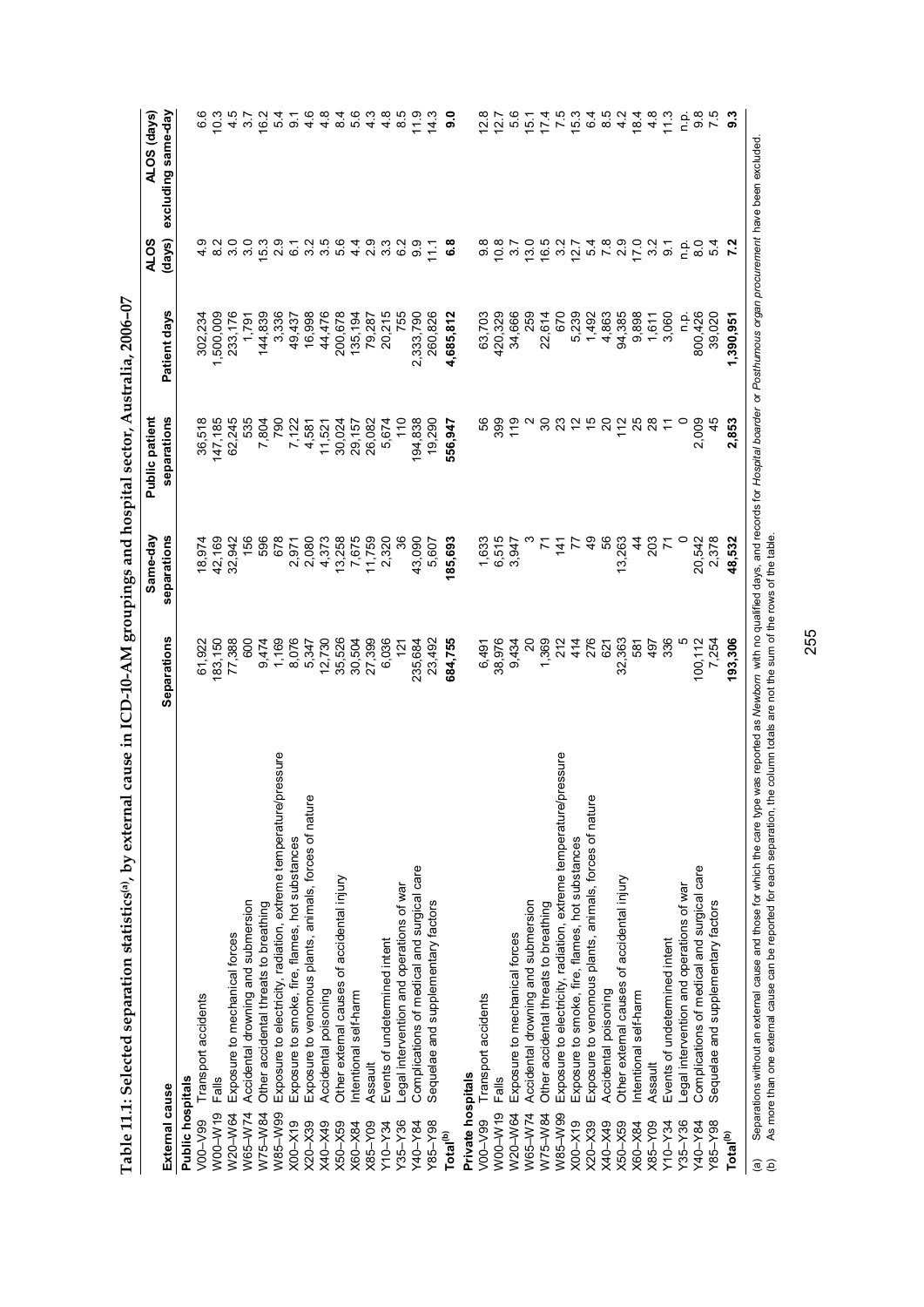| ļ                                                                      |
|------------------------------------------------------------------------|
|                                                                        |
|                                                                        |
|                                                                        |
|                                                                        |
|                                                                        |
|                                                                        |
|                                                                        |
|                                                                        |
|                                                                        |
|                                                                        |
|                                                                        |
|                                                                        |
|                                                                        |
|                                                                        |
|                                                                        |
|                                                                        |
|                                                                        |
|                                                                        |
|                                                                        |
|                                                                        |
|                                                                        |
|                                                                        |
|                                                                        |
|                                                                        |
|                                                                        |
|                                                                        |
|                                                                        |
|                                                                        |
|                                                                        |
|                                                                        |
|                                                                        |
|                                                                        |
|                                                                        |
|                                                                        |
| l                                                                      |
|                                                                        |
|                                                                        |
|                                                                        |
|                                                                        |
|                                                                        |
|                                                                        |
|                                                                        |
|                                                                        |
|                                                                        |
|                                                                        |
|                                                                        |
|                                                                        |
|                                                                        |
|                                                                        |
|                                                                        |
|                                                                        |
| しょうしゅうりょう ちゅう りょうしょうきょう                                                |
|                                                                        |
|                                                                        |
|                                                                        |
|                                                                        |
|                                                                        |
|                                                                        |
|                                                                        |
|                                                                        |
|                                                                        |
| ֧ׅ֧ׅ֧֧ׅ֧ׅ֧֧֧֧ׅ֧֧ׅ֧֧֧ׅ֧֧֚֚֚֚֚֚֚֚֚֚֚֚֚֚֚֚֚֚֚֚֚֚֚֚֚֬֜֜֓֝֜֓֜֓֝֓֝֓֜֝֬֜֝֬֜֝֬ |
| $\frac{1}{2}$                                                          |
|                                                                        |
|                                                                        |
|                                                                        |
|                                                                        |
|                                                                        |
|                                                                        |
|                                                                        |
|                                                                        |
|                                                                        |
|                                                                        |
|                                                                        |
|                                                                        |
|                                                                        |
|                                                                        |
|                                                                        |
|                                                                        |
|                                                                        |
|                                                                        |
|                                                                        |
|                                                                        |
| i<br>O                                                                 |
| ì                                                                      |
|                                                                        |
|                                                                        |
| į                                                                      |
| į                                                                      |
|                                                                        |
| l<br>ć                                                                 |
| I                                                                      |
|                                                                        |
| J                                                                      |
|                                                                        |
|                                                                        |
| ֚                                                                      |
|                                                                        |
| l                                                                      |
| ť                                                                      |
|                                                                        |

| 0-AM groupings and hospital sector, states and territories, 2006-07<br>Table 11.2: Separations <sup>(a)</sup> , by external cause in ICD-1                                                                                                                                                                                                                                                   |               |                |               |                 |                |            |                         |                 |                |
|----------------------------------------------------------------------------------------------------------------------------------------------------------------------------------------------------------------------------------------------------------------------------------------------------------------------------------------------------------------------------------------------|---------------|----------------|---------------|-----------------|----------------|------------|-------------------------|-----------------|----------------|
| External cause                                                                                                                                                                                                                                                                                                                                                                               | NSW           | ۊ              | ă             | ≸               | SA             | Tas        | <b>ACT</b>              | ₹               | Total          |
| Public hospitals                                                                                                                                                                                                                                                                                                                                                                             |               |                |               |                 |                |            |                         |                 |                |
| Transport accidents<br>V00-V99                                                                                                                                                                                                                                                                                                                                                               | 20,279        | 14,185         | 13,148        | 6,084           | 4,400          | 1,458      |                         | 972             | 61,922         |
| Falls<br>W00-W19                                                                                                                                                                                                                                                                                                                                                                             | 70,136        | 47,812         | 29,602        |                 | 11,744         | 3,437      |                         | 1,683           | 183,150        |
| Exposure to mechanical forces<br>W20-W64                                                                                                                                                                                                                                                                                                                                                     | 23,771        | 18,846         | 17,641        | 15,624<br>7,297 | 5,118          | 1,719      | 1,396<br>3,112<br>1,234 | 1,762           | 77,388         |
| Accidental drowning and submersion<br>W65-W74                                                                                                                                                                                                                                                                                                                                                | 227           | 88             | 173           | ඉ<br>අ          | $\approx$      |            |                         | $\frac{5}{3}$   | 600            |
| Other accidental threats to breathing<br>W75-W84                                                                                                                                                                                                                                                                                                                                             | 2,856         | 2,526          | 1,948         | 1,106           | 653            | 154        | 99                      | 175             | 9,474          |
| Exposure to electricity, radiation, extreme temperature/pressure<br>W85-W99                                                                                                                                                                                                                                                                                                                  | 357           | 242<br>1,554   | 272           | 128             | 55             | 61         |                         | $rac{4}{4}$     | 1,169          |
| Exposure to smoke, fire, flames, hot substances<br>K00-X19                                                                                                                                                                                                                                                                                                                                   | 2,437         |                | 1,876         | 765             | 930            | 168        | 68                      | 278             | 8,076          |
| Exposure to venomous plants, animals, forces of nature<br>X20-X39                                                                                                                                                                                                                                                                                                                            | 1,672         | 1,030          | 1,062         | 677             | 634            | 103        | 2                       | 8               | 5,347          |
| Accidental poisoning<br>K40-X49                                                                                                                                                                                                                                                                                                                                                              | 4,165         | 2,902          | 2,542         | 1,096           | 1,412          |            | 163                     | 179             | 12,730         |
| Other external causes of accidental injury<br>X50-X59                                                                                                                                                                                                                                                                                                                                        | 11,404        | 9,943          | 6,549         | 3,417           | 2,296          | 271<br>750 | 681                     | 486             | 35,526         |
| ntentional self-harm<br>X60-X84                                                                                                                                                                                                                                                                                                                                                              | 10,451        | 6,641          | 5,684         | 3,376           | 2,615          | 848        | 481                     | 408             | 30,504         |
| Assault<br>X85-Y09                                                                                                                                                                                                                                                                                                                                                                           | 8,057         | 5,096          | 5,647         | 3,457           | 2,054          | 538        | 405                     | 2,145           | 27,399         |
| Events of undetermined intent<br>Y10-Y34                                                                                                                                                                                                                                                                                                                                                     | 1,697         | 2,453          | $\frac{2}{9}$ | 390             | 219            | 210        | $\frac{2}{3}$           | $\mathcal{S}^2$ | 6,036          |
| Legal intervention and operations of war<br>Y35-Y36                                                                                                                                                                                                                                                                                                                                          | 33            | 8              | $\approx$     | 17              |                |            |                         |                 | $\frac{12}{1}$ |
| Complications of medical and surgical care<br>Y40-Y84                                                                                                                                                                                                                                                                                                                                        | 69,729        | 65,951         | 40,642        | 24,319          | 21,191         | 6,401      | 4,516                   | 2,935           | 235,684        |
| Sequelae and supplementary factors<br>Y85-Y98                                                                                                                                                                                                                                                                                                                                                | 7,695         | 4,287          | 4,739         | 2,688           | 2,374          | 581        | 335                     | 793             | 23,492         |
| Total <sup>(b)</sup>                                                                                                                                                                                                                                                                                                                                                                         | 223,708       | 175,387        | 126,422       | 66,952          | 53,405         | 15,952     | 12,025                  | 10,904          | 684,755        |
| Private hospitals                                                                                                                                                                                                                                                                                                                                                                            |               |                |               |                 |                |            |                         |                 |                |
| Transport accidents<br>V00-V99                                                                                                                                                                                                                                                                                                                                                               | 1,843         | 1,842          | 1,520         | 581             | 466            | ci         |                         | ءِ<br>ء         | 6,491          |
| Falls<br>W00-W19                                                                                                                                                                                                                                                                                                                                                                             | 11,612        | 9,175<br>2,241 | 10,763        | 2,922<br>1,227  | 3,375          | n.p        | ءِ<br>ء                 | ءِ<br>ء         | 38,976         |
| Exposure to mechanical forces<br>W20-W64                                                                                                                                                                                                                                                                                                                                                     | 2,018         |                | 2,776         |                 | 765            | ن<br>E     | ن<br>P                  | ف<br>ء          | 9,434          |
| Accidental drowning and submersion<br>W65-W74                                                                                                                                                                                                                                                                                                                                                |               |                | $\tilde{=}$   |                 |                |            |                         |                 | $\approx$      |
| Other accidental threats to breathing<br>W75-W84                                                                                                                                                                                                                                                                                                                                             | 165           | 305            | 630           | 168             | 82             | n.p.       | ن<br>م                  | n.p.            | 1,369          |
| Exposure to electricity, radiation, extreme temperature/pressure<br>W85-W99                                                                                                                                                                                                                                                                                                                  | 75            | Ξ              | æ             |                 | $\frac{8}{3}$  | n.p.       | ρ.                      | م<br>a          | 212            |
| Exposure to smoke, fire, flames, hot substances<br>$X00-X19$                                                                                                                                                                                                                                                                                                                                 | යි            | $\frac{8}{18}$ | 126           | 38              | $\frac{9}{4}$  | n.p.       | ن<br>P.P.               | n.p.            | 414            |
| Exposure to venomous plants, animals, forces of nature<br>X20-X39                                                                                                                                                                                                                                                                                                                            | 51            | ž              | 8             | $\frac{3}{4}$   | 35             | n.p.       | n.p.                    | ن<br>ء          | 276            |
| Accidental poisoning<br>K40-X49                                                                                                                                                                                                                                                                                                                                                              | $\frac{2}{3}$ | 141            | 227           | 57              | 54             | n.p.       | n.p.                    | ن<br>C          | 621            |
| Other external causes of accidental injury<br>$X50 - X59$                                                                                                                                                                                                                                                                                                                                    | 10,010        | 7,296          | 6,851         | 3,652           | 3,193          | n.p.       | n.p.                    | م<br>a          | 32,363         |
| ntentional self-harm<br>X60-X84                                                                                                                                                                                                                                                                                                                                                              | 107           | 170            | 154           | 102             | $\overline{2}$ | n.p.       | n.p.                    | م.<br>n         | 581            |
| Assault<br>$X85-Y09$                                                                                                                                                                                                                                                                                                                                                                         | 174           | 85             | 128           | 60              |                | n.p.       | n.p.                    | q.              | 497            |
| Events of undetermined intent<br>Y10-Y34                                                                                                                                                                                                                                                                                                                                                     | 63            | 8              | ź4            | $\mathbb{Z}$    | $\frac{5}{2}$  | n.p.       | ن<br>م                  | n.p.            | 336            |
| Legal intervention and operations of war<br>$Y35 - Y36$                                                                                                                                                                                                                                                                                                                                      |               |                |               |                 |                | ن<br>ء     | ن<br>ء                  | ف<br>ء          |                |
| Complications of medical and surgical care<br>Y40-Y84                                                                                                                                                                                                                                                                                                                                        | 25,196        | 21,631         | 29,224        | 9,695           | 10,084         | n.p.       | q.q                     | ن<br>ء          | 100,112        |
| Sequelae and supplementary factors<br>Y85-Y98                                                                                                                                                                                                                                                                                                                                                | 2,229         | 1,280          | 1,901         | 7Ti             | 723            | م<br>ء     |                         | ن<br>E          | 7,254          |
| Total <sup>(b)</sup>                                                                                                                                                                                                                                                                                                                                                                         | 52,158        | 43,203         | 52,932        | 18,872          | 18,452         | ءِ<br>ت    | ءِ<br>ت                 | <u>م</u><br>ء   | 193,306        |
| Separations without an external cause and those for which the care type was reported as Newborn with no qualified days, and records for Hospital boarder or Posthurnous organ procurement have been excluded.<br>As more than one external cause can be reported for each separation, the column totals are not the sum of the rows of the table.<br>$\widehat{\mathbf{e}}$<br>$\widehat{e}$ |               |                |               |                 |                |            |                         |                 |                |

256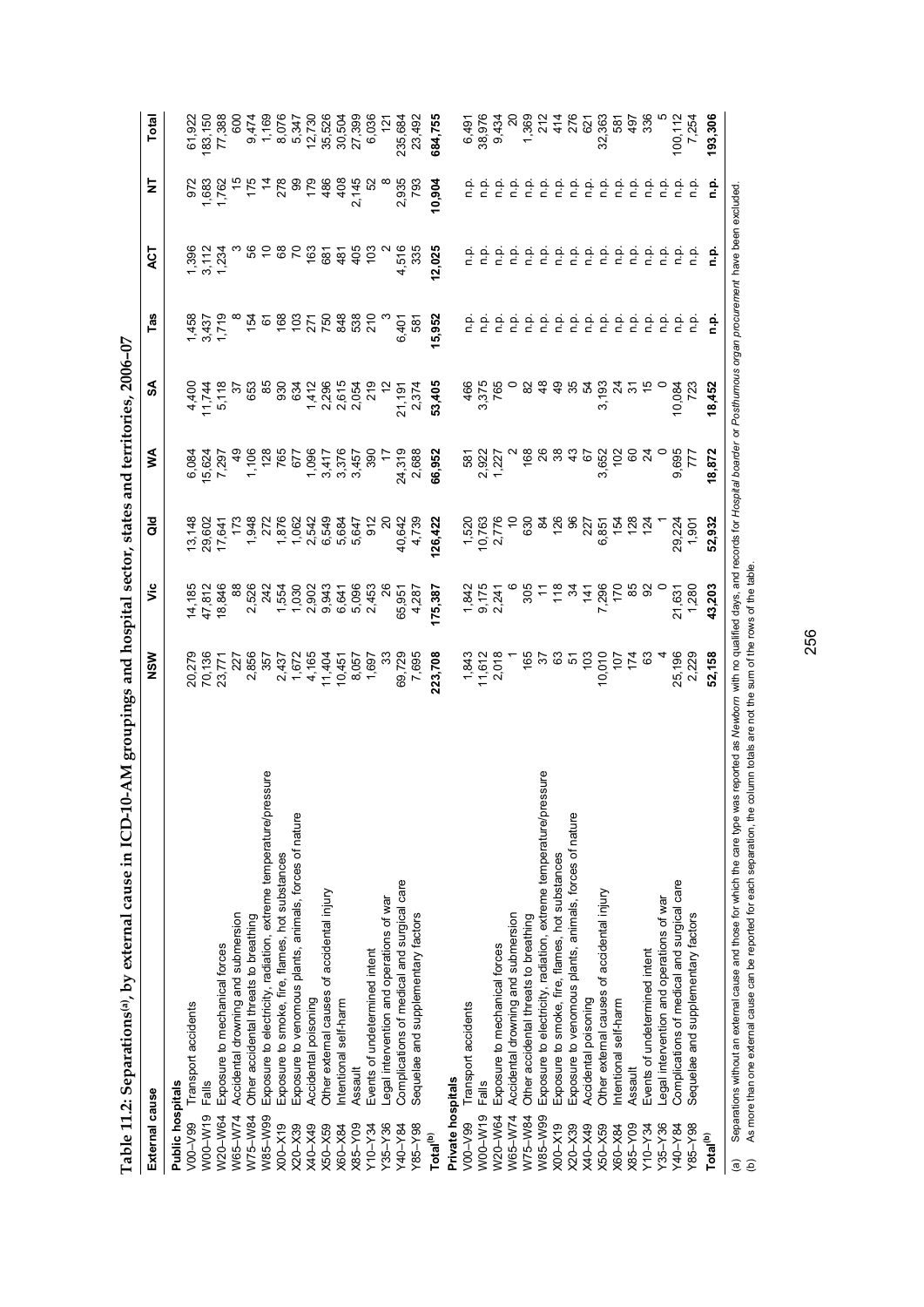| External cause                   |                                                                                                                                                                                                               | ᢑ                                         | $\frac{1}{4}$                                           | $5 - 14$     | $15 - 24$                                                                                                                          | $25 - 34$                | $35 - 44$ | 45-54            | 55-64  | $65 - 74$       | $75 - 84$                                              | $rac{1}{85}$    | Total <sup>(b)</sup> |
|----------------------------------|---------------------------------------------------------------------------------------------------------------------------------------------------------------------------------------------------------------|-------------------------------------------|---------------------------------------------------------|--------------|------------------------------------------------------------------------------------------------------------------------------------|--------------------------|-----------|------------------|--------|-----------------|--------------------------------------------------------|-----------------|----------------------|
|                                  | V00-V99 Transport accidents                                                                                                                                                                                   | 42                                        |                                                         |              |                                                                                                                                    |                          |           |                  |        |                 |                                                        | 469             | 46,490               |
| W00-W19 Falls                    |                                                                                                                                                                                                               |                                           |                                                         |              |                                                                                                                                    |                          |           |                  |        |                 |                                                        |                 | 94,476               |
| <b>N20-W64</b>                   | Exposure to mechanical forces                                                                                                                                                                                 |                                           |                                                         |              |                                                                                                                                    | 8,391<br>5,567<br>11,172 |           |                  |        |                 | $\begin{array}{c} 1,424 \\ 8,892 \\ 1,761 \end{array}$ | 13,968<br>621   |                      |
|                                  | N65-W74 Accidental drowning and submersion                                                                                                                                                                    |                                           |                                                         |              |                                                                                                                                    | $\frac{4}{4}$            |           |                  |        |                 |                                                        |                 |                      |
| W75-W84                          | Other accidental threats to breathing                                                                                                                                                                         | 5833                                      | 681<br>4,508<br>4,538<br>163<br>163                     |              |                                                                                                                                    |                          |           |                  |        |                 |                                                        |                 |                      |
| W85-W99                          | Exposure to electricity, radiation, extreme temperature/pressure                                                                                                                                              |                                           |                                                         |              |                                                                                                                                    |                          |           |                  |        |                 |                                                        | $-5.7688988888$ |                      |
| $X00-X19$                        | Exposure to smoke, fire, flames, hot substances                                                                                                                                                               | 488                                       | $1, 23$<br>$1, 23$<br>$1, 21$<br>$1, 7$<br>$1, 7$       |              |                                                                                                                                    |                          |           |                  |        |                 |                                                        |                 |                      |
| X20-X39                          | Exposure to venomous plants, animals, forces of nature                                                                                                                                                        |                                           |                                                         |              |                                                                                                                                    |                          |           |                  |        |                 |                                                        |                 |                      |
| X40-X49                          | Accidental poisoning                                                                                                                                                                                          |                                           |                                                         |              |                                                                                                                                    |                          |           |                  |        |                 |                                                        |                 |                      |
| X50-X59                          | Other external causes of accidental injury                                                                                                                                                                    | $\frac{1}{2}$ $\frac{1}{2}$ $\frac{1}{2}$ |                                                         |              |                                                                                                                                    |                          |           |                  |        |                 |                                                        |                 |                      |
| X60-X84                          | ntentional self-harm                                                                                                                                                                                          |                                           | ್ ಕ್ಲಬ                                                  |              |                                                                                                                                    |                          |           |                  |        |                 |                                                        |                 |                      |
| X85-Y09                          | Assault                                                                                                                                                                                                       | 163                                       |                                                         |              |                                                                                                                                    |                          |           |                  |        |                 |                                                        |                 |                      |
| Y10-Y34                          | Events of undetermined intent                                                                                                                                                                                 |                                           |                                                         |              |                                                                                                                                    |                          |           |                  |        |                 |                                                        |                 |                      |
| $Y35 - Y36$                      | -egal intervention and operations of war                                                                                                                                                                      |                                           |                                                         |              |                                                                                                                                    |                          |           | $\frac{1}{\tau}$ | Ĭ,     |                 |                                                        |                 | 103                  |
| Y40-Y84                          | Complications of medical and surgical care                                                                                                                                                                    | 1,453                                     | 2,290                                                   | 3,948<br>571 |                                                                                                                                    |                          | 11,075    |                  | 31,221 |                 |                                                        | 11,309          | 68,586               |
| Y85-Y98                          | Sequelae and supplementary factors                                                                                                                                                                            | 27                                        | 202                                                     |              | 6,539<br>2,707                                                                                                                     | 7,556<br>3,044           | 3,506     | 17,822<br>3,272  | 2,658  | 37,888<br>1,753 | 37,485<br>1,478                                        | 458             | 19,677               |
| Total <sup>(c)</sup>             |                                                                                                                                                                                                               | 3,214                                     | 14,643                                                  | 34,281       | 64,050                                                                                                                             | 53,111                   | 50,792    | 49,248           | 56,032 | 56,760          | 62,607                                                 | 27,575          | 472,317              |
| @<br>$\widehat{\mathbf{c}}$<br>ê | Separations without an external cause and those for which the care type w<br>As more than one external cause can be reported for each separation, the<br>Includes separations for which age was not reported. |                                           | column totals are not the sum of the rows of the table. |              | as reported as Newborn with no qualified days, and records for Hospital boarder or Posthumous organ procurement have been excluded |                          |           |                  |        |                 |                                                        |                 |                      |
|                                  |                                                                                                                                                                                                               |                                           |                                                         |              |                                                                                                                                    |                          |           |                  |        |                 |                                                        |                 |                      |

Table 11.3: Separations<sup>(a)</sup> for males, by external cause in ICD-10-AM groupings and age group, all hospitals, Australia, 2006-07 **Table 11.3: Separations(a) for males, by external cause in ICD-10-AM groupings and age group, all hospitals, Australia, 2006–07**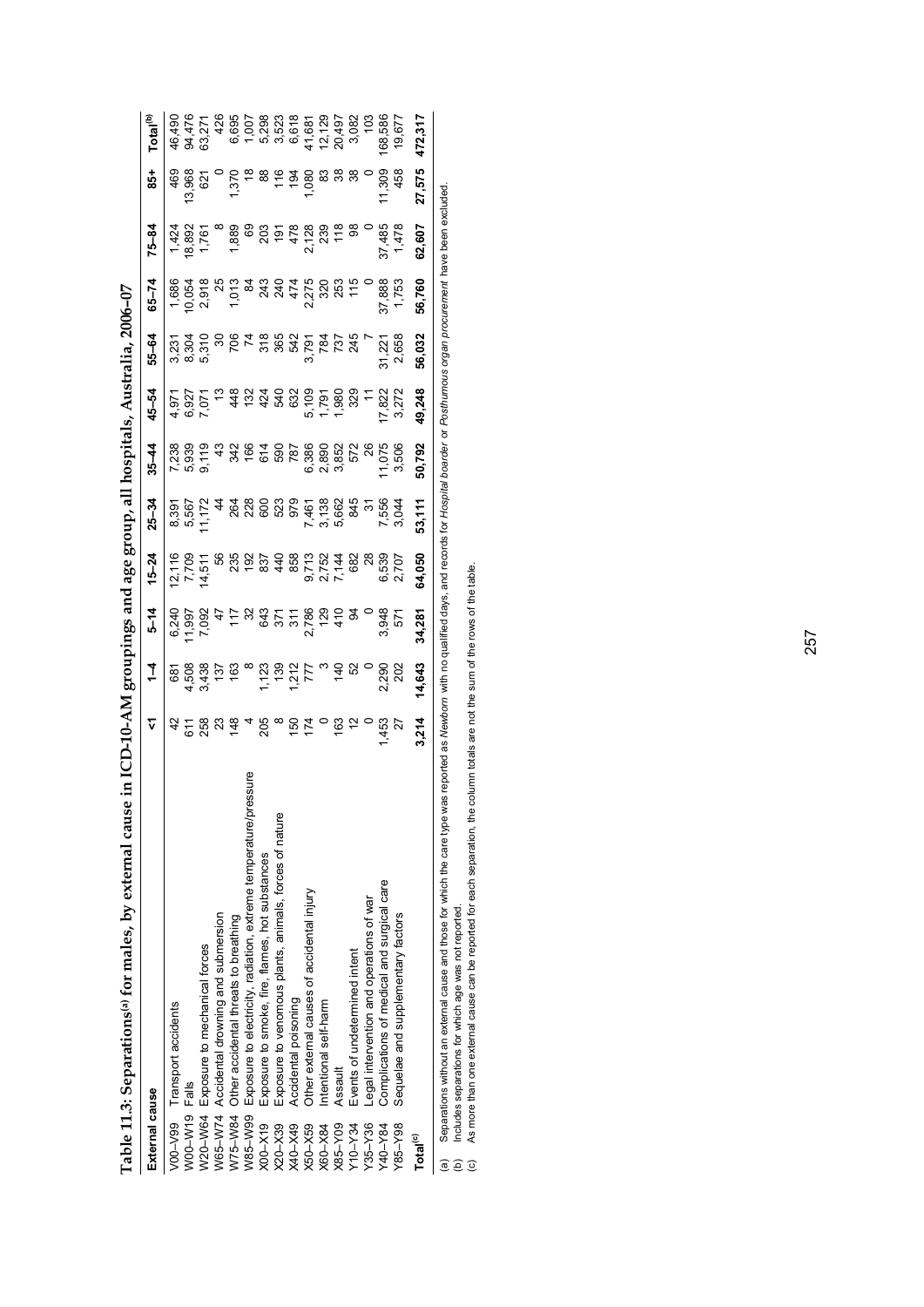| Exposure to electricity, radiation, extreme temperature/pressure                                                                    |                                           |                                    |                         |                                     |                         |        |                 | 55-64                                                                                   |                                                                         | $75 - 84$                                                                                                                                                                                                                                                                                                                        | $\frac{1}{8}$                                                                                                    | Total <sup>(b)</sup>                                                                                                                              |
|-------------------------------------------------------------------------------------------------------------------------------------|-------------------------------------------|------------------------------------|-------------------------|-------------------------------------|-------------------------|--------|-----------------|-----------------------------------------------------------------------------------------|-------------------------------------------------------------------------|----------------------------------------------------------------------------------------------------------------------------------------------------------------------------------------------------------------------------------------------------------------------------------------------------------------------------------|------------------------------------------------------------------------------------------------------------------|---------------------------------------------------------------------------------------------------------------------------------------------------|
|                                                                                                                                     |                                           |                                    |                         |                                     |                         |        |                 |                                                                                         |                                                                         |                                                                                                                                                                                                                                                                                                                                  | 698                                                                                                              | 21,921                                                                                                                                            |
|                                                                                                                                     |                                           |                                    |                         |                                     |                         |        |                 |                                                                                         |                                                                         |                                                                                                                                                                                                                                                                                                                                  |                                                                                                                  | 127,643                                                                                                                                           |
|                                                                                                                                     |                                           |                                    | 2,537<br>2,239<br>3,239 |                                     | 3,281<br>3,338<br>2,699 |        |                 | $7.971$<br>$9.674$<br>$1.960$                                                           |                                                                         |                                                                                                                                                                                                                                                                                                                                  |                                                                                                                  | 23,551                                                                                                                                            |
|                                                                                                                                     |                                           |                                    |                         |                                     |                         |        |                 |                                                                                         |                                                                         |                                                                                                                                                                                                                                                                                                                                  |                                                                                                                  |                                                                                                                                                   |
|                                                                                                                                     |                                           | និង 2<br>ខ្លួប = និង<br>កំពុង      |                         |                                     |                         |        |                 |                                                                                         |                                                                         |                                                                                                                                                                                                                                                                                                                                  |                                                                                                                  |                                                                                                                                                   |
|                                                                                                                                     | $\infty$                                  |                                    |                         |                                     |                         |        |                 |                                                                                         |                                                                         |                                                                                                                                                                                                                                                                                                                                  |                                                                                                                  |                                                                                                                                                   |
| Exposure to smoke, fire, flames, hot substances                                                                                     |                                           |                                    |                         |                                     |                         |        |                 |                                                                                         |                                                                         |                                                                                                                                                                                                                                                                                                                                  |                                                                                                                  |                                                                                                                                                   |
| Exposure to venomous plants, animals, forces of nature                                                                              |                                           |                                    |                         |                                     |                         |        |                 |                                                                                         |                                                                         |                                                                                                                                                                                                                                                                                                                                  |                                                                                                                  |                                                                                                                                                   |
|                                                                                                                                     |                                           |                                    |                         |                                     |                         |        |                 |                                                                                         |                                                                         |                                                                                                                                                                                                                                                                                                                                  |                                                                                                                  |                                                                                                                                                   |
| Other external causes of accidental injury                                                                                          |                                           |                                    |                         |                                     |                         |        |                 |                                                                                         |                                                                         |                                                                                                                                                                                                                                                                                                                                  |                                                                                                                  |                                                                                                                                                   |
|                                                                                                                                     |                                           |                                    |                         |                                     |                         |        |                 |                                                                                         |                                                                         |                                                                                                                                                                                                                                                                                                                                  |                                                                                                                  | 18,953                                                                                                                                            |
|                                                                                                                                     |                                           |                                    |                         |                                     |                         |        |                 |                                                                                         |                                                                         |                                                                                                                                                                                                                                                                                                                                  |                                                                                                                  |                                                                                                                                                   |
|                                                                                                                                     |                                           |                                    |                         |                                     |                         |        |                 |                                                                                         |                                                                         |                                                                                                                                                                                                                                                                                                                                  |                                                                                                                  | 7,399<br>3,290                                                                                                                                    |
|                                                                                                                                     |                                           |                                    |                         |                                     |                         |        |                 |                                                                                         |                                                                         |                                                                                                                                                                                                                                                                                                                                  |                                                                                                                  | $\mathbb{S}^2$                                                                                                                                    |
| Complications of medical and surgical care                                                                                          |                                           |                                    | 2,849                   |                                     |                         |        |                 |                                                                                         |                                                                         |                                                                                                                                                                                                                                                                                                                                  | 15,979                                                                                                           | 167,202                                                                                                                                           |
|                                                                                                                                     | g                                         |                                    | 377                     | 95                                  | 1,359                   |        | 1,833           | 1,341                                                                                   |                                                                         | 1,373                                                                                                                                                                                                                                                                                                                            | $\frac{2}{9}$                                                                                                    | 11,069                                                                                                                                            |
|                                                                                                                                     | 2,451                                     | 10,204                             | 19,300                  | 30,677                              | 31,877                  | 37,598 | 40,772          | 45,400                                                                                  | 50,758                                                                  | 78,801                                                                                                                                                                                                                                                                                                                           | 57,886                                                                                                           | 405,724                                                                                                                                           |
| Separations without an external cause and those for which the care type w                                                           |                                           |                                    |                         |                                     |                         |        |                 |                                                                                         |                                                                         |                                                                                                                                                                                                                                                                                                                                  |                                                                                                                  |                                                                                                                                                   |
| column totals are not the sum of the rows of the table.<br>As more than one external cause can be reported for each separation, the | ロュロロ<br>$\circ$<br>$\frac{5}{2}$<br>1,001 | $788.8595$ $783.5$<br>1,420<br>117 |                         | <u>ង ឌុ 는 ៃ ទី ឌី ឌី ឌី ឌី មី ភ</u> | 6,668                   | 11,074 | 16,418<br>1,702 | v e v<br>8 2 2 4 4<br>8 2 8 5 4 4<br>245<br>2763<br>3757<br>373<br>373<br>373<br>20,822 | ల జో బ్ల<br>ន្ទ 3 3 3 3 3 3<br>កំពុង ១ 3 3 3 4<br>ស្ថិត ស្ថិត<br>26,253 | 29,918<br>1,080<br>$\begin{array}{l} 1.41 \\ 2.23 \\ 2.54 \\ 2.55 \\ 2.56 \\ 2.57 \\ 2.57 \\ 2.58 \\ 2.59 \\ 2.59 \\ 2.59 \\ 2.59 \\ 2.59 \\ 2.59 \\ 2.59 \\ 2.59 \\ 2.59 \\ 2.59 \\ 2.59 \\ 2.59 \\ 2.59 \\ 2.59 \\ 2.59 \\ 2.59 \\ 2.59 \\ 2.59 \\ 2.59 \\ 2.59 \\ 2.59 \\ 2.59 \\ 2.59 \\ 2.59 \\ 2.59 \\ 2.59 \\ 2.59 \\ 2.$ | ន្ធខ្លួន ។ មុន ខ្លួន ក្នុង មុ <u>ត</u><br>បន្ទាំង ១ មុន ខ្លួន ក្នុង មុន<br>ក្នុង ១ មុន ខ្លួន ក្នុង មុន<br>34,800 | $rac{4}{8}$<br>as reported as Newborn with no qualified days, and records for Hospital boarder or Posthumous organ procurement have been excluded |

Table 11.4: Separations(a) for females, by external cause in ICD-10-AM groupings and age group, all hospitals, Australia, 2006-07 **Table 11.4: Separations(a) for females, by external cause in ICD-10-AM groupings and age group, all hospitals, Australia, 2006–07**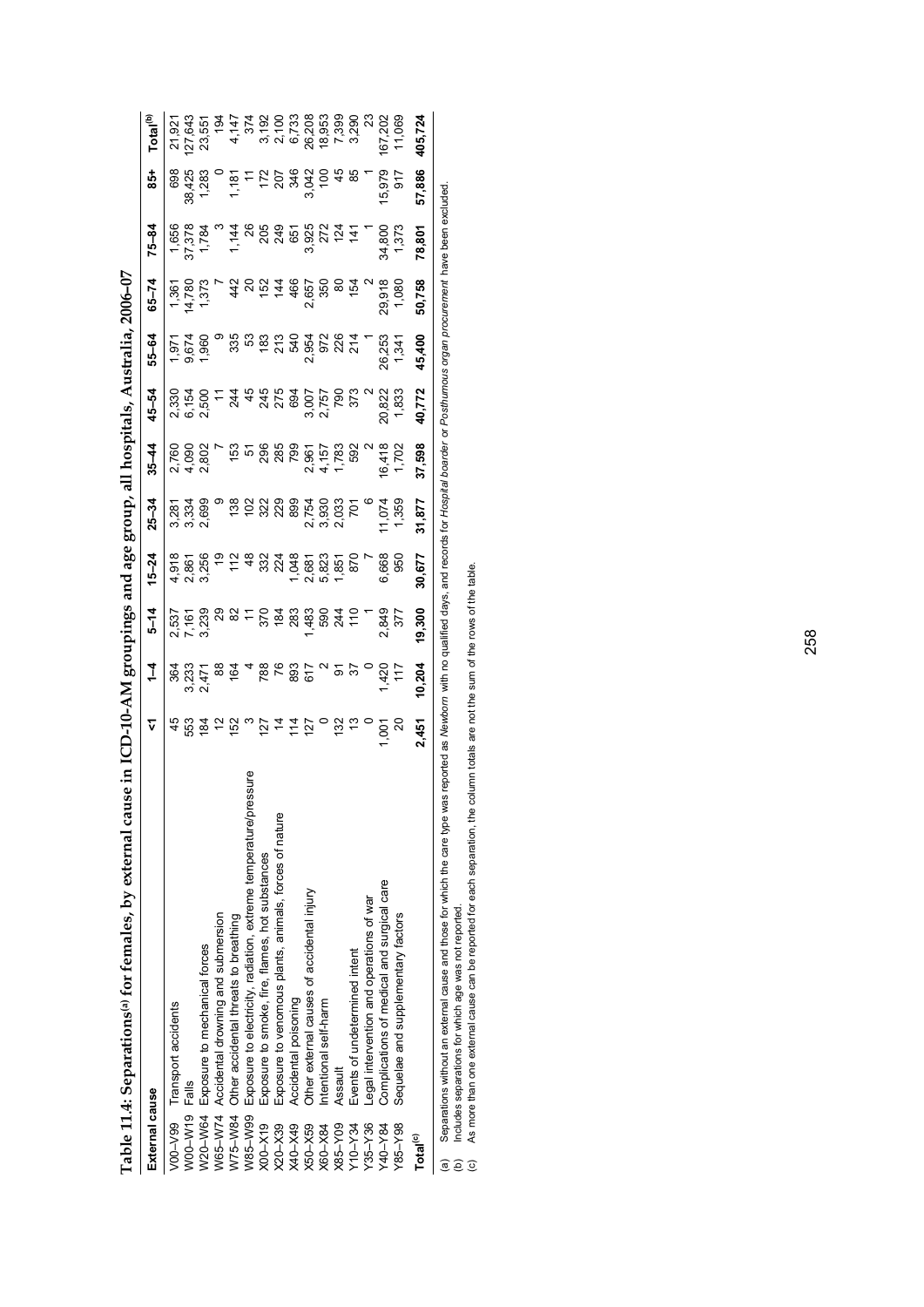|                | Table 11.5: Separations <sup>(a)</sup> , by external cause in ICD-10-AM groupings and place of occurrence, all hospitals, Australia, 2006-07 |                      |               |                |                           |                |                |                   |
|----------------|----------------------------------------------------------------------------------------------------------------------------------------------|----------------------|---------------|----------------|---------------------------|----------------|----------------|-------------------|
|                |                                                                                                                                              |                      |               |                | School, other public area |                |                |                   |
|                |                                                                                                                                              |                      | Residential   |                | Health                    |                | Sports and     | Street and        |
| External cause |                                                                                                                                              | Home                 | institution   | School         | service area              | <b>Other</b>   | athletics area | highway           |
|                | V00-V99 Transport accidents                                                                                                                  | 1,87                 | 8             | 69             |                           |                | 2,696          | 39,425            |
| W00-W19        | Falls                                                                                                                                        | 83,741               | 24,015        |                |                           | 960            | 6,701          |                   |
|                | W20-W64 Exposure to mechanical forces                                                                                                        | 16,123               | 630           | 5,163<br>1,718 | I7,572<br>2,245           | 168            | 5,914          |                   |
|                | W65-W74 Accidental drowning and submersion                                                                                                   |                      |               |                |                           |                | 34             | 7,459<br>727<br>2 |
| W75-W84        | Other accidental threats to breathing                                                                                                        | 231<br>1,705         | 1,344         |                | 4,329                     |                |                | $\approx$         |
| W85-W99        | Exposure to electricity, radiation, extreme temperature/pressure                                                                             | 218                  |               |                | 207                       |                |                | $\tilde{c}$       |
| $X00-X19$      | Exposure to smoke, fire, flames, hot substances                                                                                              |                      | ٣,            | 35             | 292                       |                |                | 89                |
| $X20 - X39$    | Exposure to venomous plants, animals, forces of nature                                                                                       | 4,298<br>1,426       | 53            | 53             | 155                       |                |                | $128$<br>65       |
| K40-X49        | Accidental poisoning                                                                                                                         |                      |               | 63             |                           | $\frac{8}{2}$  |                |                   |
| $X50 - X59$    | Other external causes of accidental injury                                                                                                   | 5,966<br>5,250       | 253<br>813    | 534<br>121     | $7,809$<br>2,811<br>2,014 | $\overline{0}$ | 6,547          | 423<br>464        |
| X60-X84        | Intentional self-harm                                                                                                                        | 17,187               | 454           |                |                           | 58             |                |                   |
| $X85 - Y09$    | Assault                                                                                                                                      | 4,478                | 366           | 208            | 215                       | $\frac{9}{1}$  | 156            |                   |
| $Y10-Y34$      | Events of undetermined intent                                                                                                                | 2,045                | 89            |                | 525                       |                |                |                   |
| $Y35 - Y36$    | Legal intervention and operations of war                                                                                                     |                      |               |                |                           |                |                |                   |
| Y40-Y84        | Complications of medical and surgical care                                                                                                   | 19<br>9,108<br>1,418 | 921           |                | 311,092                   |                |                |                   |
| $Y85 - Y98$    | Sequelae and supplementary factors                                                                                                           |                      | $\frac{4}{1}$ | $\frac{80}{2}$ | 2,736                     |                | 693            | 4,487             |

| Total <sup>(b)</sup>                                                                                                                                                                                                                                                                              | 154,489 | 29,127       | 8,163                                                                             | 342.263        | 1,659         | 22,951         | 55,464               |
|---------------------------------------------------------------------------------------------------------------------------------------------------------------------------------------------------------------------------------------------------------------------------------------------------|---------|--------------|-----------------------------------------------------------------------------------|----------------|---------------|----------------|----------------------|
|                                                                                                                                                                                                                                                                                                   |         |              | Industrial and                                                                    |                | <b>Other</b>  | Unspecified    |                      |
|                                                                                                                                                                                                                                                                                                   |         | Trade and    | construction                                                                      |                | specified     | place/Not      | Total <sup>(b)</sup> |
| External cause                                                                                                                                                                                                                                                                                    |         | service area | area                                                                              | Farm           | places        | reported       |                      |
| Transport accidents<br>$V00-V99$                                                                                                                                                                                                                                                                  |         | 381          | 258                                                                               | 171            | 3,839         | 17,471         | 68,413               |
| Falls<br>W00-W19                                                                                                                                                                                                                                                                                  |         | 7,034        | ,239                                                                              | 482            | 6,348         | 60,989         | 222,126              |
| Exposure to mechanical forces<br>W20-W64                                                                                                                                                                                                                                                          |         | 2,466        | 4,47                                                                              | 1,743          | 3,076         | 46,897         | 86,822               |
| Accidental drowning and submersion<br>W65-W74                                                                                                                                                                                                                                                     |         | S            |                                                                                   |                | 276           | $\frac{45}{5}$ | 620                  |
| Other accidental threats to breathing<br>W75-W84                                                                                                                                                                                                                                                  |         | 4            |                                                                                   |                | 56            | 2,998          | 10,843               |
| ssure<br>Exposure to electricity, radiation, extreme temperature/pre<br>W85-W99                                                                                                                                                                                                                   |         | SO           | 123                                                                               |                | 326           | 39'            | 1,381                |
| Exposure to smoke, fire, flames, hot substances<br>$X00-X19$                                                                                                                                                                                                                                      |         | 202          | 165                                                                               | င္ပ            | 361           | 2,777          | 8,490                |
| Exposure to venomous plants, animals, forces of nature<br>$X20 - X39$                                                                                                                                                                                                                             |         | 6            | 95                                                                                | 112            | 693           | 2,661          | 5,623                |
| Accidental poisoning<br>K40-X49                                                                                                                                                                                                                                                                   |         | 395          | 179                                                                               | 46             | 208           | 4,140          | 13,351               |
| Other external causes of accidental injury<br>$X50 - X59$                                                                                                                                                                                                                                         |         | 757          | 637                                                                               | 169            | 653           | 47,677         | 67,889               |
| Intentional self-harm<br>X60-X84                                                                                                                                                                                                                                                                  |         | 384          | ని                                                                                |                | 650           | 9,852          | 31,085               |
| Assault<br>$X85 - Y09$                                                                                                                                                                                                                                                                            |         | 3,032        | 45                                                                                | $\overline{4}$ | 945           | 16,002         | 27,896               |
| Events of undetermined intent<br>Y10-Y34                                                                                                                                                                                                                                                          |         | <u>ig</u>    | ம                                                                                 |                | $\frac{5}{2}$ | 3,155          | 6,372                |
| Legal intervention and operations of war<br>Y35-Y36                                                                                                                                                                                                                                               |         |              |                                                                                   |                |               | යි             | $^{126}$             |
| Complications of medical and surgical care<br>Y40-Y84                                                                                                                                                                                                                                             |         | 157          | 23                                                                                |                | 116           | 13,602         | 335,796              |
| Sequelae and supplementary factors<br>Y85-Y98                                                                                                                                                                                                                                                     |         | 318          | 49                                                                                | 144            | 780           | 12,650         | 30,746               |
| Total <sup>(b)</sup>                                                                                                                                                                                                                                                                              |         | 15,438       | 7,690                                                                             | 4,573          | 19,401        | 240,583        | 878,061              |
| Separations without an external cause and those for which the care type was reported as Newborn with no qualified days, and records for Hospital boarder or Posthurnous organ procurement have been excluded<br>As more than one external cause and place of occurrence can be reported<br>ô<br>ම |         |              | for each separation, the totals are not the sum of the rows/columns of the table. |                |               |                |                      |

259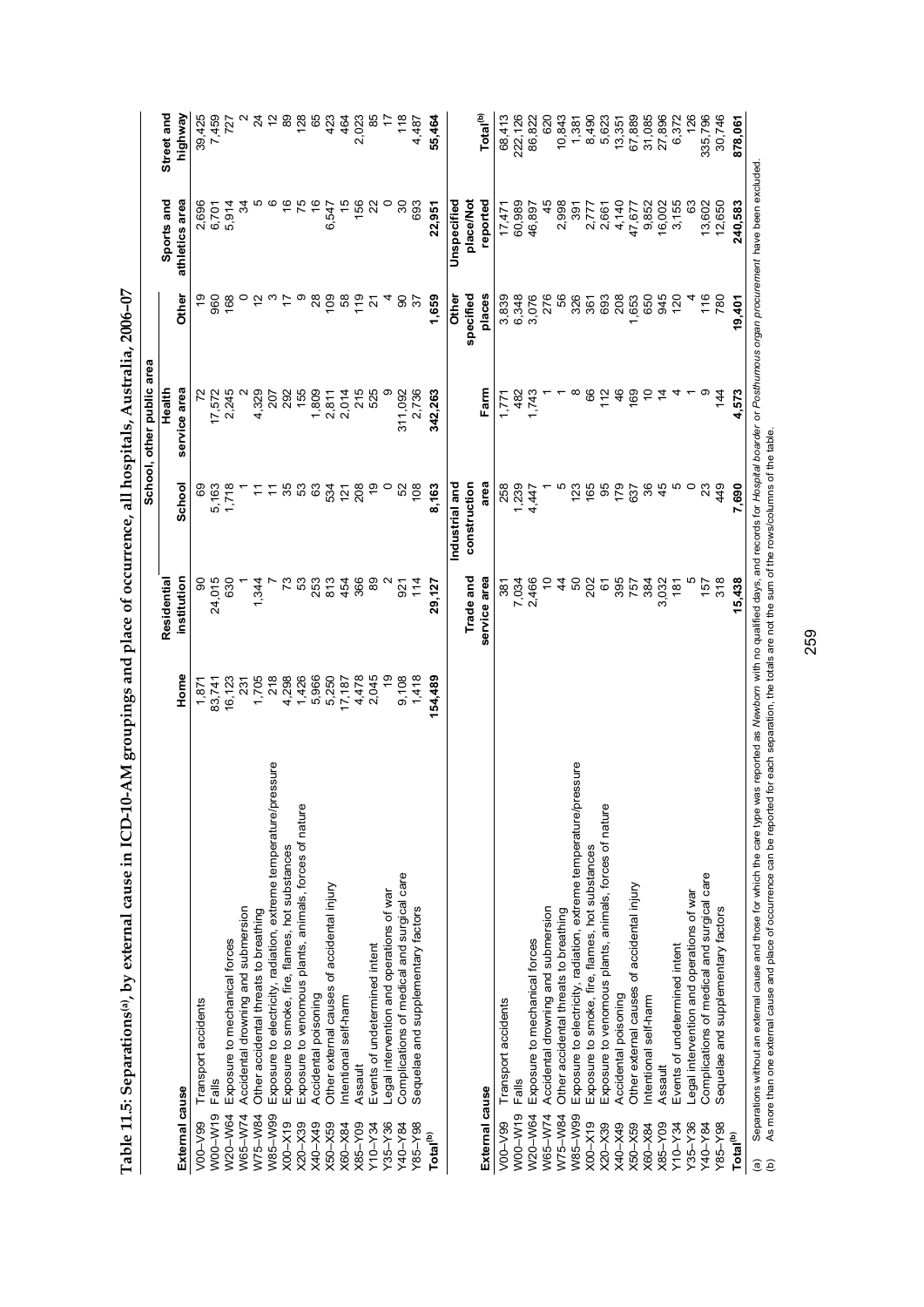Table 11.6: Separations<sup>(a)</sup>, by external cause in ICD-10-AM groupings and activity when injured, all hospitals, Australia, 2006-07 **Table 11.6: Separations(a), by external cause in ICD-10-AM groupings and activity when injured, all hospitals, Australia, 2006–07** 

|                                                           |                                                                                                                                                                                                                  |          | <b>Othe</b>          |          |                                           |        | Resting<br>sleeping                       | Other                   | Unspecified                             |                      |
|-----------------------------------------------------------|------------------------------------------------------------------------------------------------------------------------------------------------------------------------------------------------------------------|----------|----------------------|----------|-------------------------------------------|--------|-------------------------------------------|-------------------------|-----------------------------------------|----------------------|
| External cause                                            |                                                                                                                                                                                                                  | Football | sporting<br>activity | activity | Leisure Working for Other types<br>income |        | of work vital activities<br>eating, other | specified<br>activities | reported <sup>(b)</sup><br>activity/Not | Total <sup>(c)</sup> |
| Transport accidents<br>$V00-V99$                          |                                                                                                                                                                                                                  |          | 10,086               | 935      |                                           | 304    | $\frac{6}{2}$                             | 9,359                   | 43,883                                  | 68,413               |
| Falls<br>W00-W19                                          |                                                                                                                                                                                                                  | 5,078    | 7,851                | 3,990    | 3,142<br>5,044                            | 8,242  | 24,381                                    | 27,054                  | 138,690                                 | 222,126              |
| W20-W64 Exposure to mechanical forces                     |                                                                                                                                                                                                                  | 5,380    | 3,586                | 963      | 13,831                                    | 5,848  | 4,537                                     | 10,126                  | 41,472                                  | 86,822               |
| Accidental drowning and submersion<br>W65-W74             |                                                                                                                                                                                                                  |          | 207                  |          |                                           |        | $\triangleq$                              | 8                       | $\frac{8}{2}$                           | 620                  |
| Other accidental threats to breathing<br>W75-W84          |                                                                                                                                                                                                                  |          | শ্ৰ                  |          |                                           |        | 2,431                                     | 1,022                   | 7,072                                   | 10,843               |
| Exposure to electricity, radiation, extreme<br>W85-W99    |                                                                                                                                                                                                                  |          | 250                  |          | 397                                       | ठ्ठ    |                                           | ë                       | 438                                     | 1,381                |
| $X00-X19$                                                 | Exposure to smoke, fire, flames, hot substances                                                                                                                                                                  |          | z                    | အ        | 547                                       | 772    | $-0.0$                                    | 1,315                   | 4,570                                   | 8,490                |
| $X20 - X39$                                               | Exposure to venomous plants, animals, forces of nature                                                                                                                                                           |          | 299                  | 104      | 361                                       | 347    | 234                                       | 519                     | 3,652                                   | 5,623                |
| Accidental poisoning<br>X40-X49                           |                                                                                                                                                                                                                  |          | g                    | 106      | 423                                       | 188    | 9q                                        | 3,658                   | 6,907                                   | 13,351               |
| Other external causes of accidental injury<br>$X50 - X59$ |                                                                                                                                                                                                                  | 5,117    | 4,974                | 390      | 5,166                                     | 0.029  | ,685                                      | 3,602                   | 44,799                                  | 67,889               |
| ntentional self-harm<br>X60-X84                           |                                                                                                                                                                                                                  |          |                      | 26       | వ్                                        |        | š                                         | 21,373                  | 9,441                                   | 31,085               |
| Assault<br>$X85-Y09$                                      |                                                                                                                                                                                                                  | 5        | S3                   | 663      | 502                                       |        | 265                                       | 3,311                   | 22,656                                  | 27,896               |
| Events of undetermined intent<br>Y10-Y34                  |                                                                                                                                                                                                                  |          |                      |          |                                           | 2      |                                           | 2,036                   | 4,000                                   | 6,372                |
| egal intervention and operations of war<br>$Y35 - Y36$    |                                                                                                                                                                                                                  |          |                      |          |                                           |        |                                           | $\frac{4}{3}$           | 86                                      | 126                  |
| Complications of medical and surgical care<br>Y40-Y84     |                                                                                                                                                                                                                  |          | শ্ৰ                  |          | 137                                       | 25     | $\overline{36}$ 1                         | 30,205                  | 272,022                                 | 335,796              |
| Sequelae and supplementary factors<br>Y85-Y98             |                                                                                                                                                                                                                  | S,       | 176                  | 32       | 386                                       |        |                                           | 1,253                   | 22,561                                  | 30,746               |
| Total <sup>(c)</sup>                                      |                                                                                                                                                                                                                  | 15,745   | 29,229               | 7.428    | 30,028                                    | 16,941 | 37,303                                    | 113,524                 | 620,418                                 | 878,061              |
|                                                           | (a) Separations without an external cause and those for which the care type was reported as Newborn with no qualified days, and records for Hospital boarder or Posthurnous organ procurement have been excluded |          |                      |          |                                           |        |                                           |                         |                                         |                      |

(b) An activity when injured is required to be reported for records where the external cause in the range V01–Y34. Therefore for external cause groups Y35–Y36, Y40–Y84 and Y85–Y98, an activity when injured<br>was not require (b) An activity when injured is required to be reported for records where the external cause of injury was in the range V01–Y34. Therefore for external cause groups Y35–Y36, Y40–Y84 and Y85–Y98, an activity when injured was not required.

(c) As more than one external cause can be reported for each separation and more than one activity can be reported, the totals are not the sums of the rows/columns of the table.